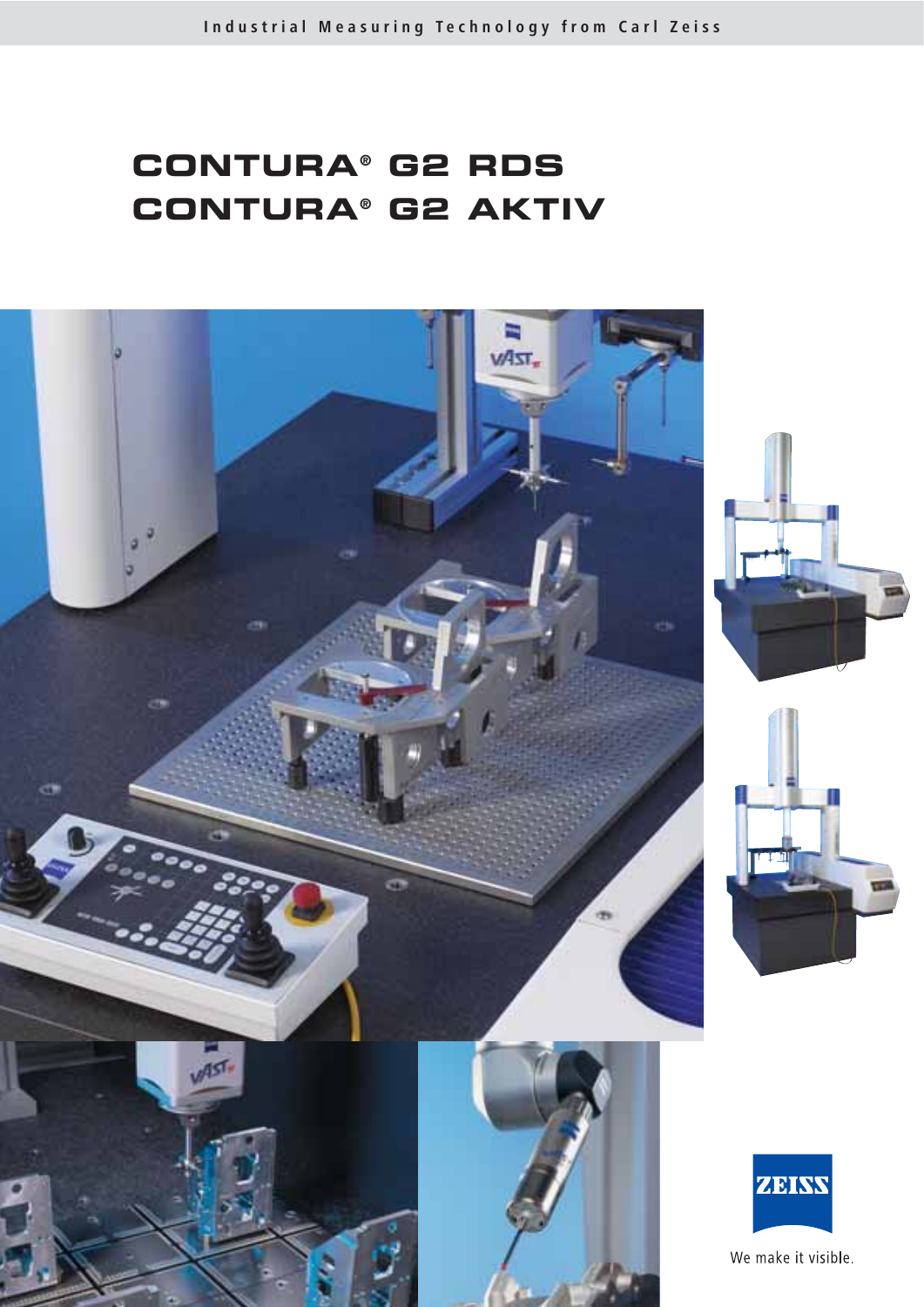# **Introducing the next generation scanning platform.**

**CONTURA G2 RDS and CONTURA G2 AKTIV: The CMM that brought Active Scanning to small and mid-size manufacturers has been redesigned from the ground up to offer greater flexibility and better accuracy. We have been developing and manufacturing the core components of our measuring machines in our own company for more than 30 years.** 

## **Key benefits**

#### **Scanning technology**

High-speed scanning is the accepted standard for leading-edge performance in precision measurement. Scanning not only saves precious time by capturing large quantities of data in a shorter time and increases measuring reliability to improve your part production, it also enables you to pinpoint production problems. Solving these problems improves product quality and reliability.



#### **We introduced scanning**

Carl Zeiss introduced scanning in the mid-1970s, then created high-speed scanning in 1989. In 1994, "reference-class" measurement performance was transferred to the PRISMO VAST (Variable Accuracy and Speed probing Technology), a shop floor CMM that became the worldwide standard for high-speed scanning. In 2000, this patented technology went mainstream with the introduction of the CONTURA.

Redesigned from the ground up, **CONTURA G2 RDS** and **CONTURA G2 AKTIV** allow you to choose the VAST technology that best suits your applications:

#### **CONTURA G2 RDS**

- Designed for measuring special features, lots of angles, and needing very small styli.
- Best-in-class ZEISS RDS articulating probe holder that can reach 20,376 positions in 2.5º increments.
- Articulating scanning with the VAST XXT.



#### **CONTURA G2 AKTIV**

- Designed for measuring deep features, self-centering, displaced conditions such as reference systems or position errors, and high throughput needs.
- ZEISS Active Scanning with VAST XT for multi-point measurement of size, form, and position.

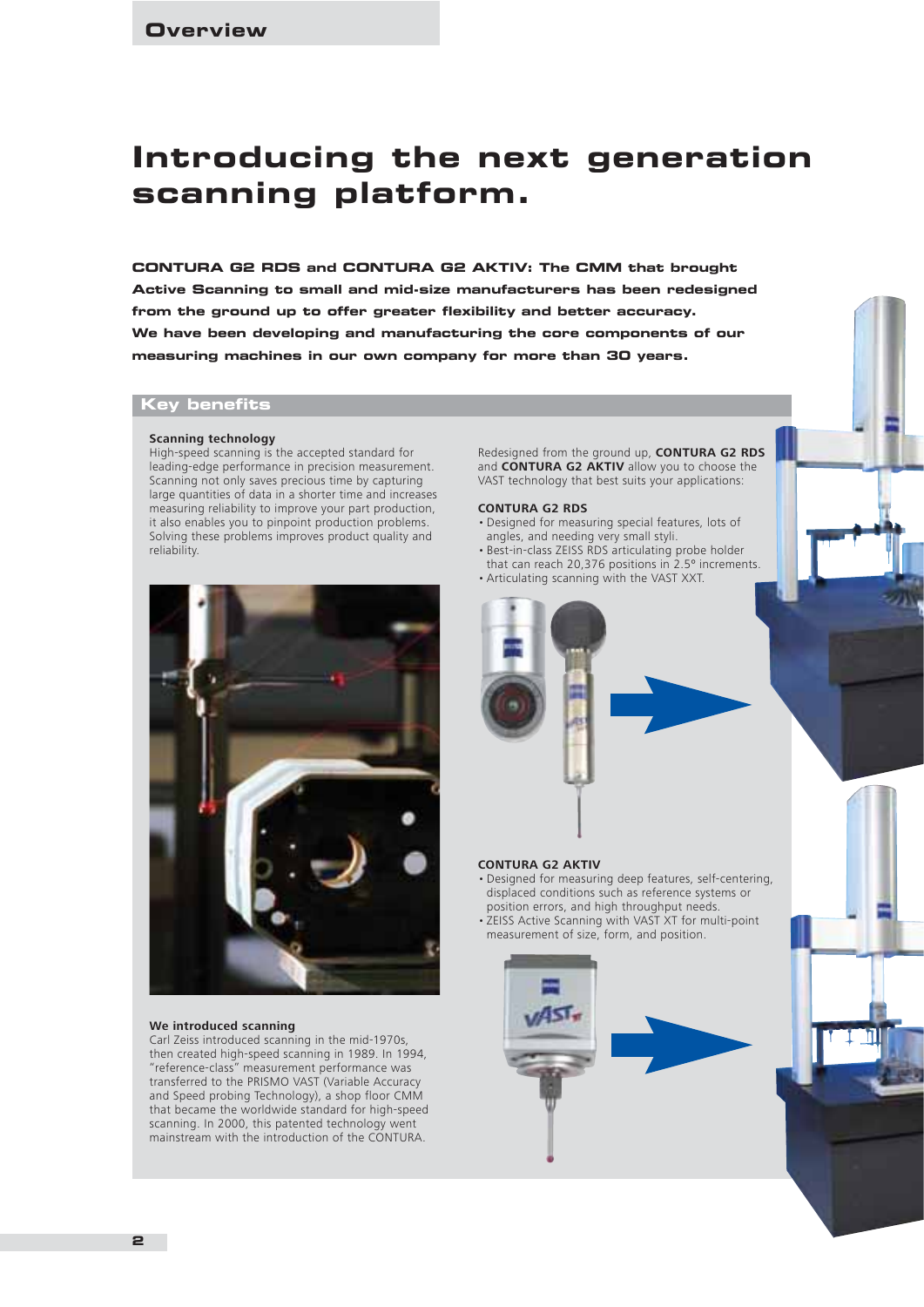#### **Measuring ranges and accuracy**

#### **A variety of measuring volumes**

• Five available sizes, increasing for larger tasks: X-bridge width at 700 mm or 1000 mm, Y length from 700 mm to 2100 mm.

#### **U-STONE Z-height raised bridge option**

- Increases the effective measuring range. • Z-axis clearance extended an additional 200 mm.
- 

#### **Optimal precision**

- Extremely low dimension errors at ambient temp: 18-22ºC. HTG option increases it to 18-26ºC. • HTG option includes CMM and workpiece
- temperature sensors.

#### Ħ **CONTURA** G2 肩 **CONTURA** G2 **CONTURA** G2 *600 mm 600 mm 800 mm Z clearance Z clearance Z clearance* $000$

#### **Machine technology**

#### **Robust design**

- Granite table provides a durable and secure surface for your parts.
- Ceramic guideway technology in X and Z offers rigidity and stability against temperature changes, moisture, and other contaminants.
- The measuring scales are less susceptible to dirt and contamination.
- All 3 axes have support with 4-sided air bearings
- Switches for operation type, Emergency Stop, and Start, Run, and Reset.

#### **CAA (Computer Aided Accuracy)**

• Computer-aided error correction of the kinematics for very accurate results.

#### **Control panel**

- Computer independent, standard panel. • Dual graduated control joysticks for easy
- and more precise remote control of
- 3-axis movement. • Variable speed control in CNC modes.

#### **C99 controller**

- Optimized to machine and sensor.
- ZEISS Active Scanning or touch-trigger and passive scanning.



#### **Software**

# **CALYPSO CAD-based Software**

- Visual Metrology concept for creating and maintaining measuring plans.
- Intelligent: rules-based programming sets the detailed parameters, automatic paths, and collision avoidance.
- Powerful: supports a wide range of sensors, high-level tools, formulas, and parameters. • Better performance with scanning technology.
- 

**HOLOS** for measuring free-form surfaces

#### **Teleservice** (Optional)

- Onboard diagnostics
- Remote support
- Software updates
- User assistance

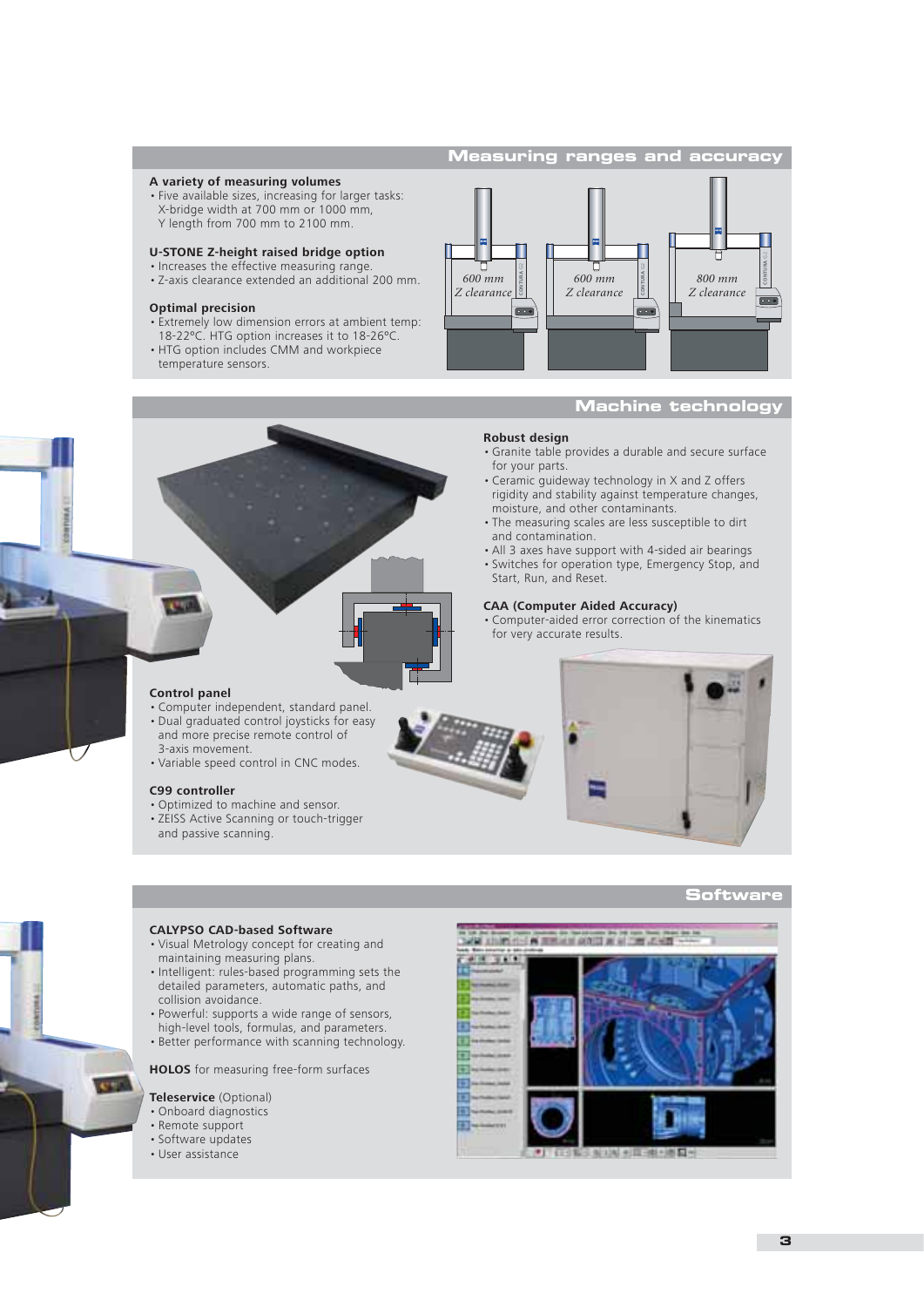# **Your measuring application should determine the choice of CMM.**

**Choose your CMM platform based on real-world measuring needs. CONTURA G2 RDS and CONTURA G2 AKTIV give you the same incredible accuracy with a ZEISS sensor to fit your requirements.** 

## **Do you measure**

...special features, parts with lots of angles, or require very small styli? Then you need the **CONTURA G2 RDS** with the best-in-class articulating sensor holder.



Do you measure deep features, self-centering, displaced conditions such as reference systems or position errors, and need high throughput? Then you need the **CONTURA G2 AKTIV** with its active sensor for higher scanning speed.

#### **Do you need scanning?**

Scanning gives you much better information about your workpiece. Continuous measurement of features and contours provides the high point density needed for determining actual shape. Measurements become more reliable and stable with shorter throughput times.

#### **Does it fit or doesn't it?**

A mating part may not fit correctly to a bore measured with only 4 points. The calculated circle only provides an idea of its location and a guess as to its functional size. 1000s of points give you the complete geometry (location, form and size) and allow you to calculate the largest diameter able to fit into the bore.



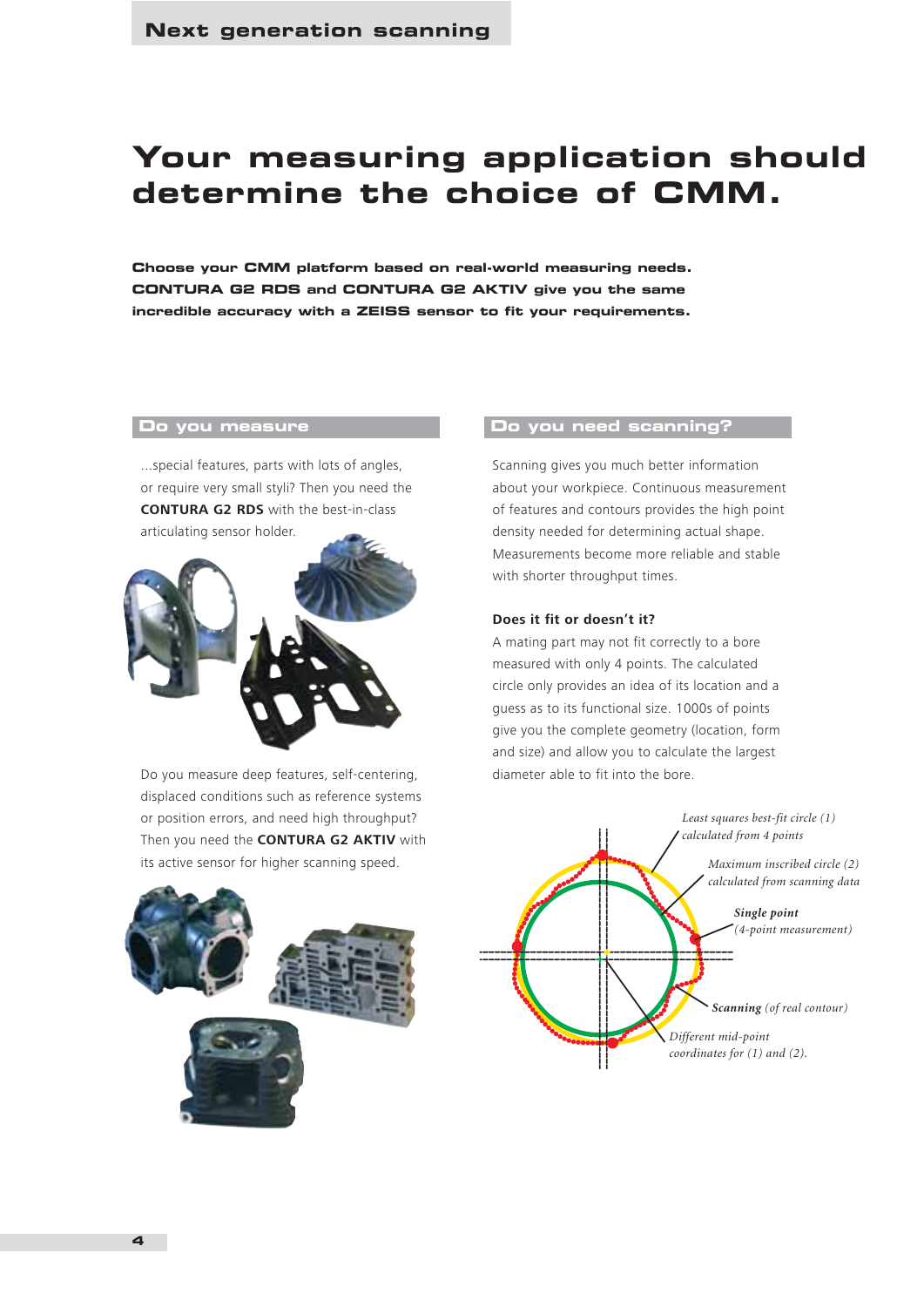



With its high dispersion and low repeatability, single point measurement yields low-accuracy results. Scanning guarantees results with optimum quality and density due to its low dispersion and high repeatability.



#### **Form measurement**

Reproducibility for repeat measurements is doubled and discrepancy of any quality results can be considerably reduced for stable results.



*Output form plot with CALYPSO: This example shows the scanned profile of an angled plane relative to a top plane. Results are shown as magnified markers.*



#### **Segments and partial features**

When measuring small sections of geometrical elements such as spheres, cones, cylinders, and surfaces, scanning provides more stable results. A partial inner radius, for example, using single point measurement can produce a variety of mid-point coordinates. Scanning not only measures it correctly, it also does it faster.



#### **A prerequisite for Gage R&R**

Alignment can be critical in Gage Repeatability and Reproducibility. When a part is removed and replaced (shown at top), it isn't necessarily placed in the same position – which causes different results when measuring only 4 points. With scanning, even if the part is removed or replaced and not in the same position, you will get correct and repeatable results.

#### **Key benefits of ZEISS scanning**

- Fast scanning of form features for prismatic workpieces featuring circles, cylinders, cones, planes and even single point for basic tasks.
- Scanning of known contours for curves and free-form surfaces and unknown contours, ideal for digitizing in tool and moldmaking.
- Self-centering probing for grooves or cavities.
- Automatic selection of scanning speed based on the required accuracy.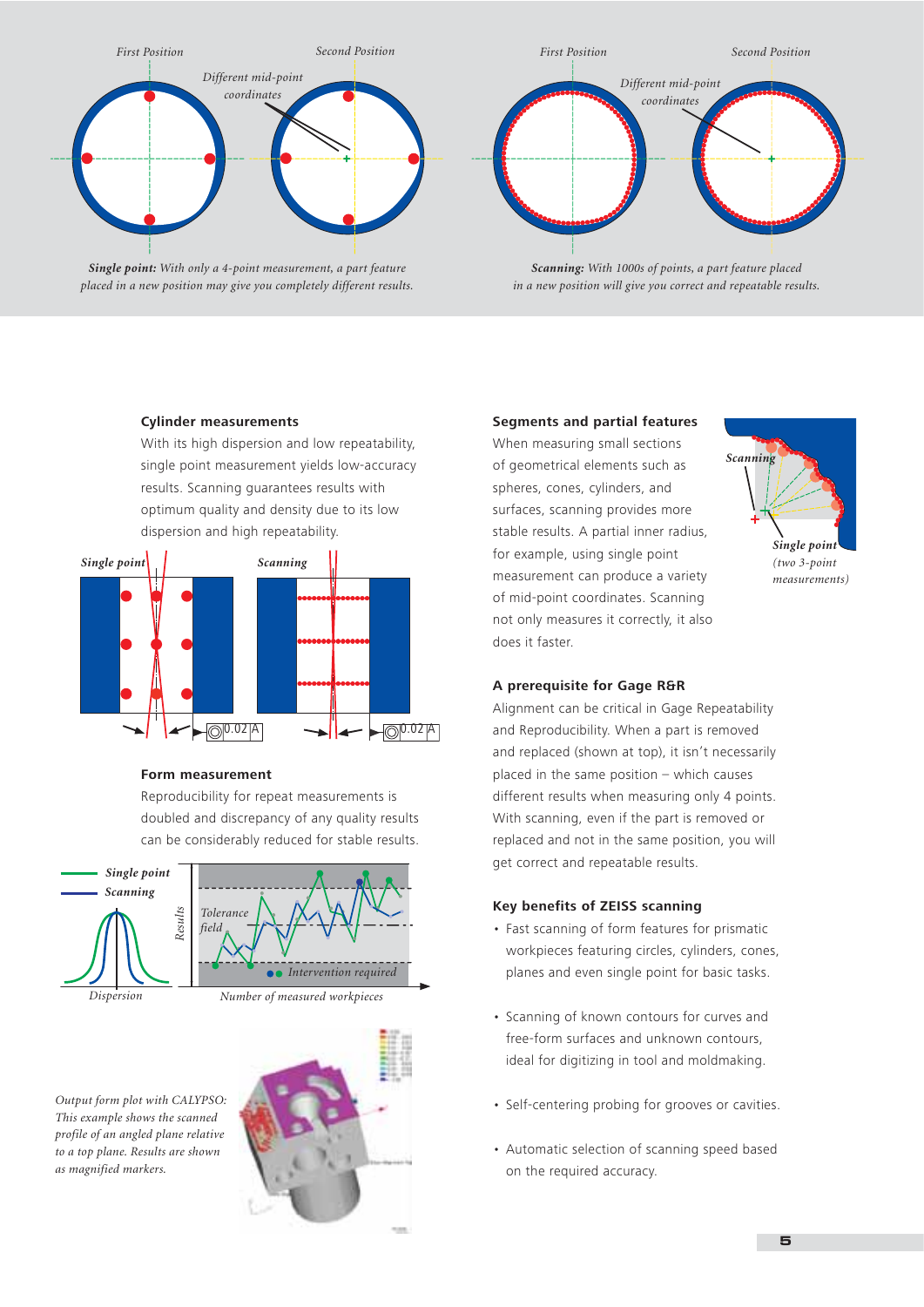# **Proven sensor technology optimized for the CMM.**





*RDS provides ±180º swivel range of motion. Conventional indexing has a 130º inaccessible zone.*

**Orchestrated to perfection, each CONTURA model offers optimum integration to a ZEISS sensor.**

# **CONTURA G2 RDS**

You won't find a more versatile technology than the RDS. The best-in-class articulating probe holder makes it possible to reach virtually all spatial angles with an extremely large number of discrete positions. This is especially beneficial for measuring intricate parts that normally require probes configured for many spatial directions.

A part is checked using only one probe and one clamping setup. Few probe combinations means simple parts programming, increased throughput rates and reduced idle time.



*RDS can be oriented to an angled feature with articulating increments of 2.5° and 20,736 indexing positions with an accuracy of ±1sec.*

*Conventional indexing can lead to inaccessible measurements and collisions with articulating increments of 7.5° and fewer indexing positions.*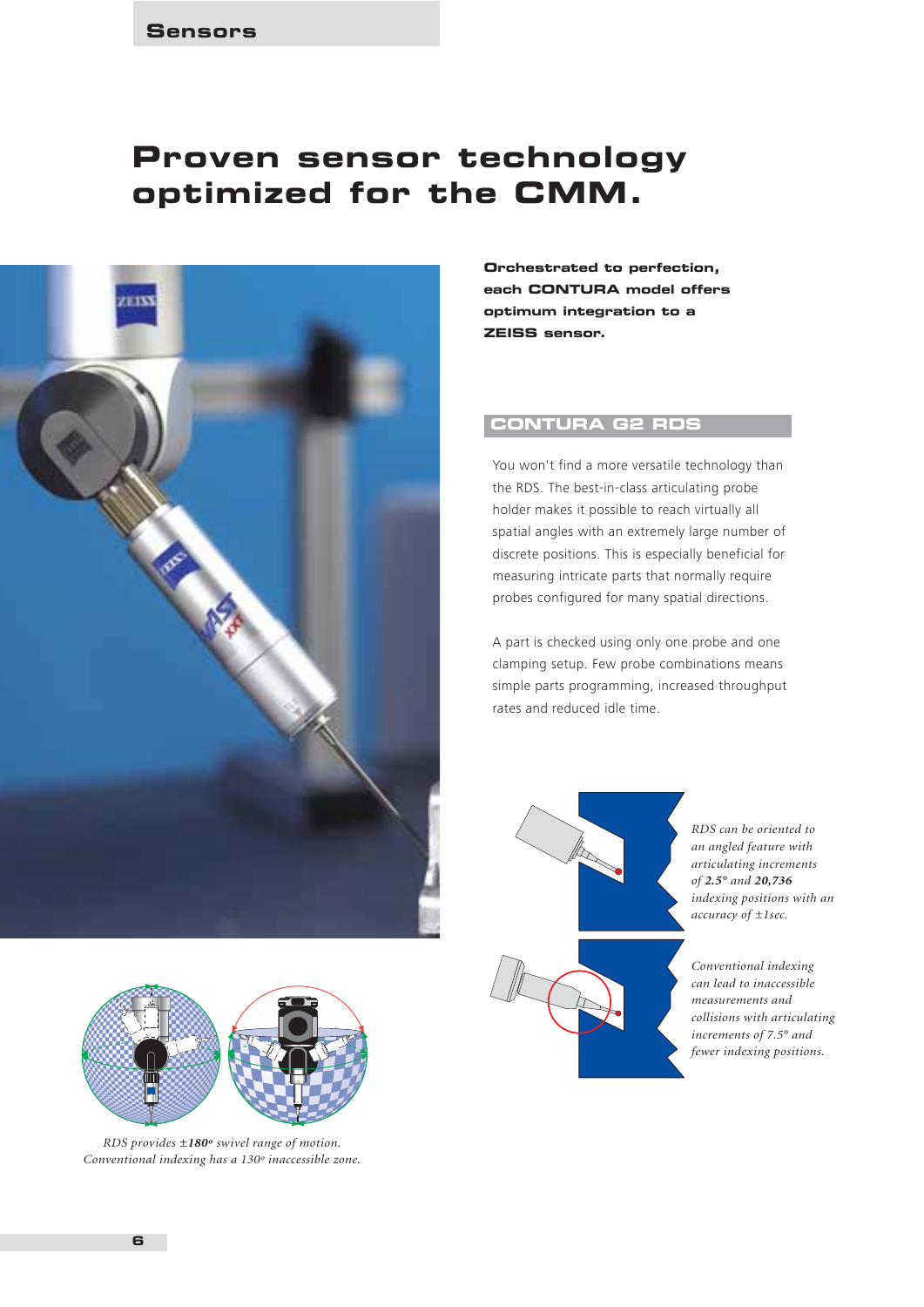

#### **VAST XXT Sensor**

We've combined our high-accuracy VAST scanning technology with the flexibility of the RDS. As a replacement for trigger sensors, the VAST XXT offers unmatched measurement capability, reliability, and accuracy. With a large deflection range and low measuring force, it is a very robust scanning sensor.

- Use styli lengths up to 250 mm, side and star styli (sideways up to 40 mm), and a minimum stylus tip radius of 0.3 mm. VAST XXT has very low measuring forces and there is little influence when swiveling.
- Choose from two sensor modules (30-125 mm and 125-250 mm). There is less to calibrate with more effective CNC runs.
- Digital signal transmission provides reliable and accurate operation.
- Large 25 mm diameter stylus plates provide the highest repeatability.
- Large ±3.0 mm range of deflection offers the most effective collision protection
- Automatic features, such as module detection stylus tip changer (optional, shown above).



#### **Application examples**

- Digitizing and measuring small blades with high curvature.
- Measuring slots in many positions – form with scanning and position.
- Measuring of watch housing with 0.6 mm holes using 0.3 mm stylus radius.





*Measure very small parts & 2D features: RDS with ViScan brings optical image analysis to the CONTURA G2 RDS. It measures geometries at different heights with single-point, scanning, or crosshair methods.*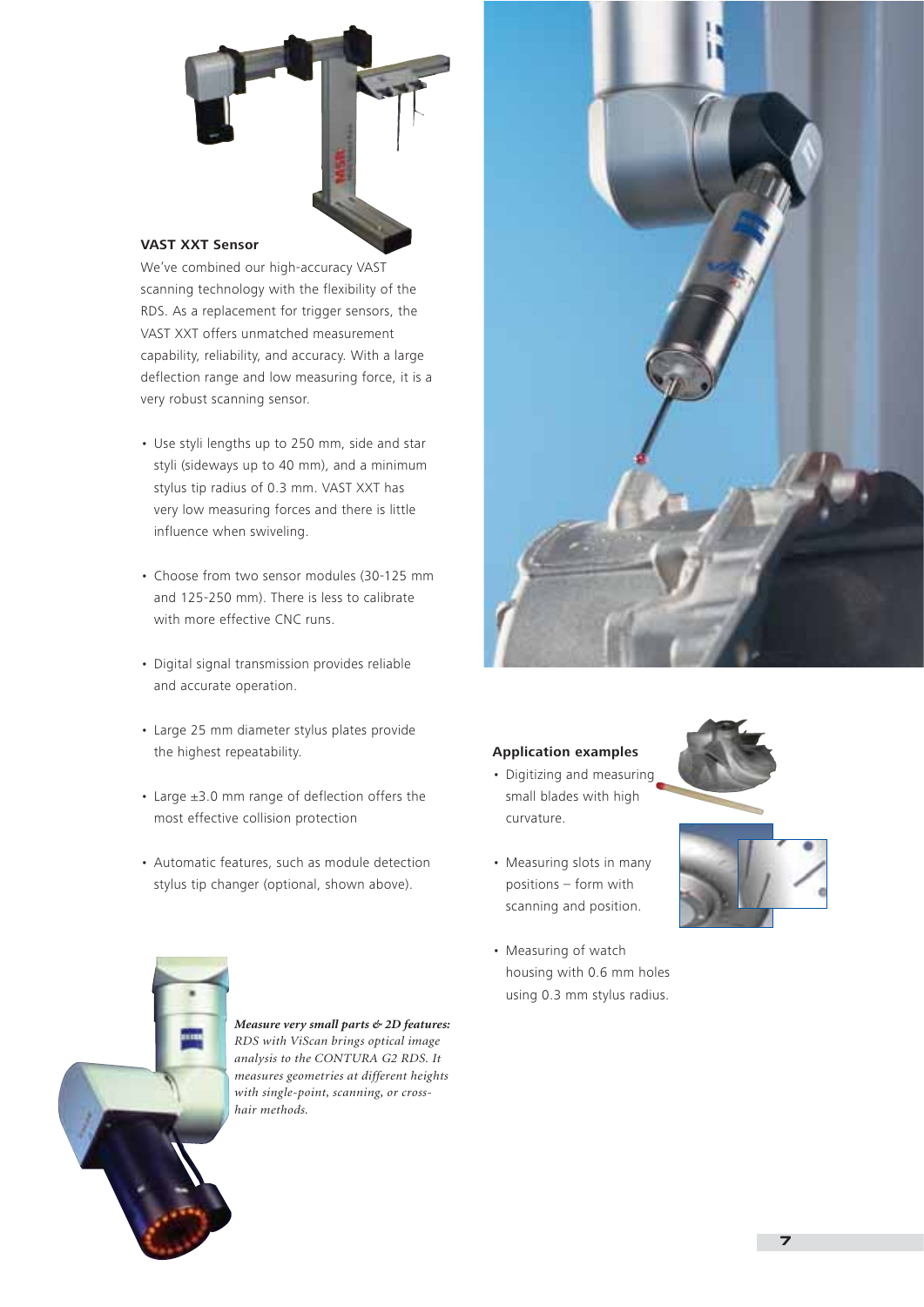

For active single-point measuring, configure the CONTURA G2 AKTIV with the high-performance DynaTouch (DT) sensor. For the benefits of ZEISS Active Scanning, select VAST XT.

### **DT Sensor**

• **DT** measures using an integrated dynamic system. It is much more reliable, robust and reproducible than conventional single-point systems which are more sensitive to variations in materials, stylus geometries, or ambient conditions.



- **CONTURA G2 AKTIV DT** permits flexible use of complex stylus configurations. Automatic weight balancing lets you mount heavy styli (up to 500 g) or even one-sided loads. Probe deep bores using long extensions, up to 500 mm in any direction. Or, measure tiny features with very small tips...as small as 0.5 mm. Multiple styli can be used in a single probe combination.
	- **DT** has a self-centering feature that allows you to measure a specific point at the bottom of a feature, like a V groove or radius, to accurately measures the characteristic.
	- **DT** has an affordable upgrade path to VAST XT. The sensor fits the same mounting socket, holds the same stylus combinations and weights, the stylus adapter plate and magazine are identical, and measuring runs are created and evaluated using the same software.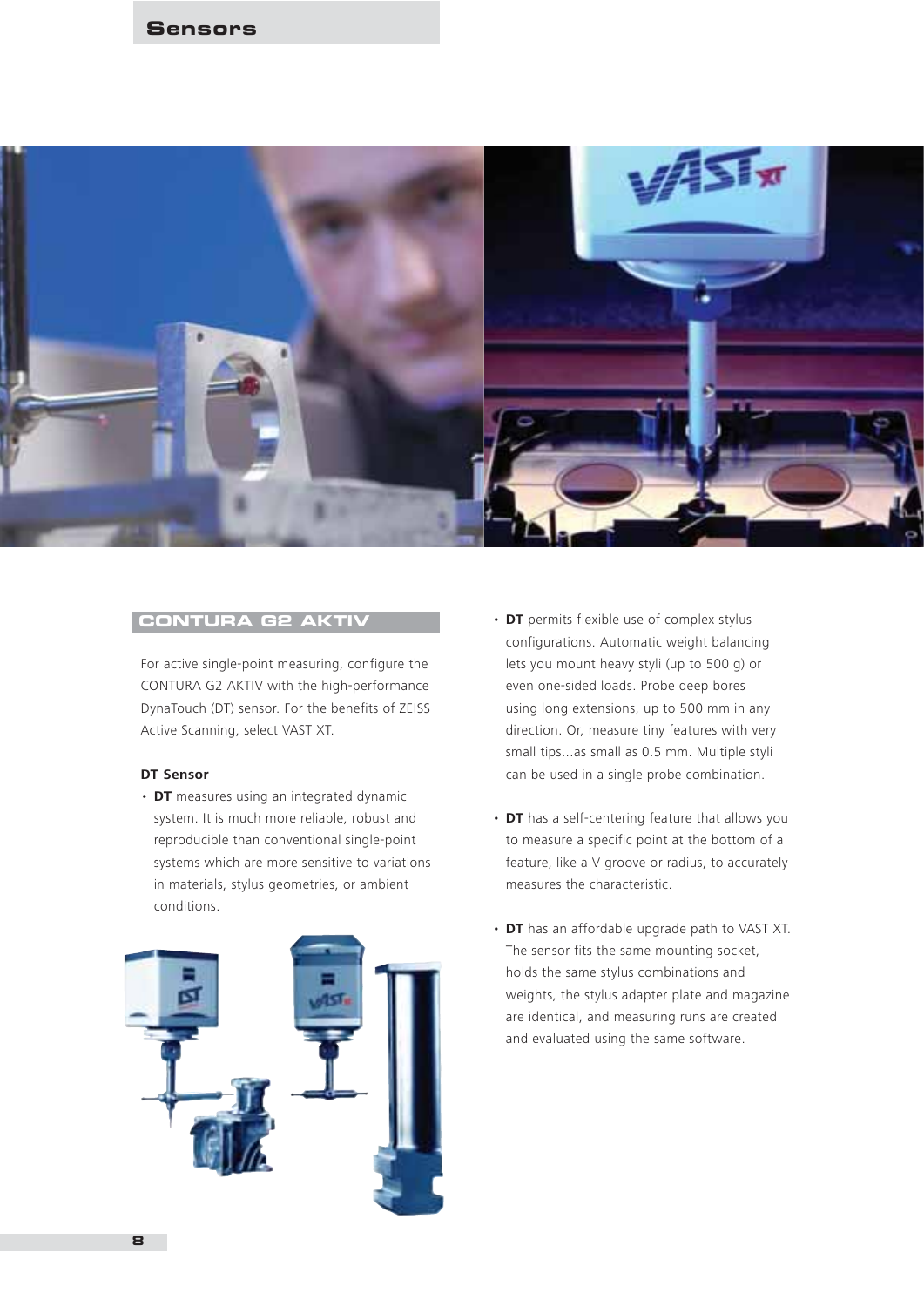

# **VAST XT Sensor**

VAST XT is suitable for all applications in curve and free-form metrology and reverse engineering.

- **VAST XT** offers active scanning and singlepoint measuring. With its high-speed, highpoint density capability, VAST XT can handle virtually any task, including form inspection, scanning of curves and free-form surfaces, digitizing for reverse engineering, and more.
- **VAST XT** is active because it monitors probe head deflection continuously. A consistently low measuring force is generated, controlled, and applied by the probe to reduce dynamic influences, such as stylus bending.
- **VAST XT** gives you the same capabilities as the DT, such as flexible use of complex stylus configurations, self-centering capability, etc.

#### **Application Examples**

- Aircraft engine air foils (vanes)
- Bearings
- Brake components
- Cams
- Castings
- Crankshafts
- CV Joints
- Cylinder blocks
- Cylinder heads
- Disk drive components
- EDM parts
- Electrical connectors
- Low-accuracy dies and tools
- Medical implants
- Plastic moldings
- Styrofoam
- Transmission components
- Wheels





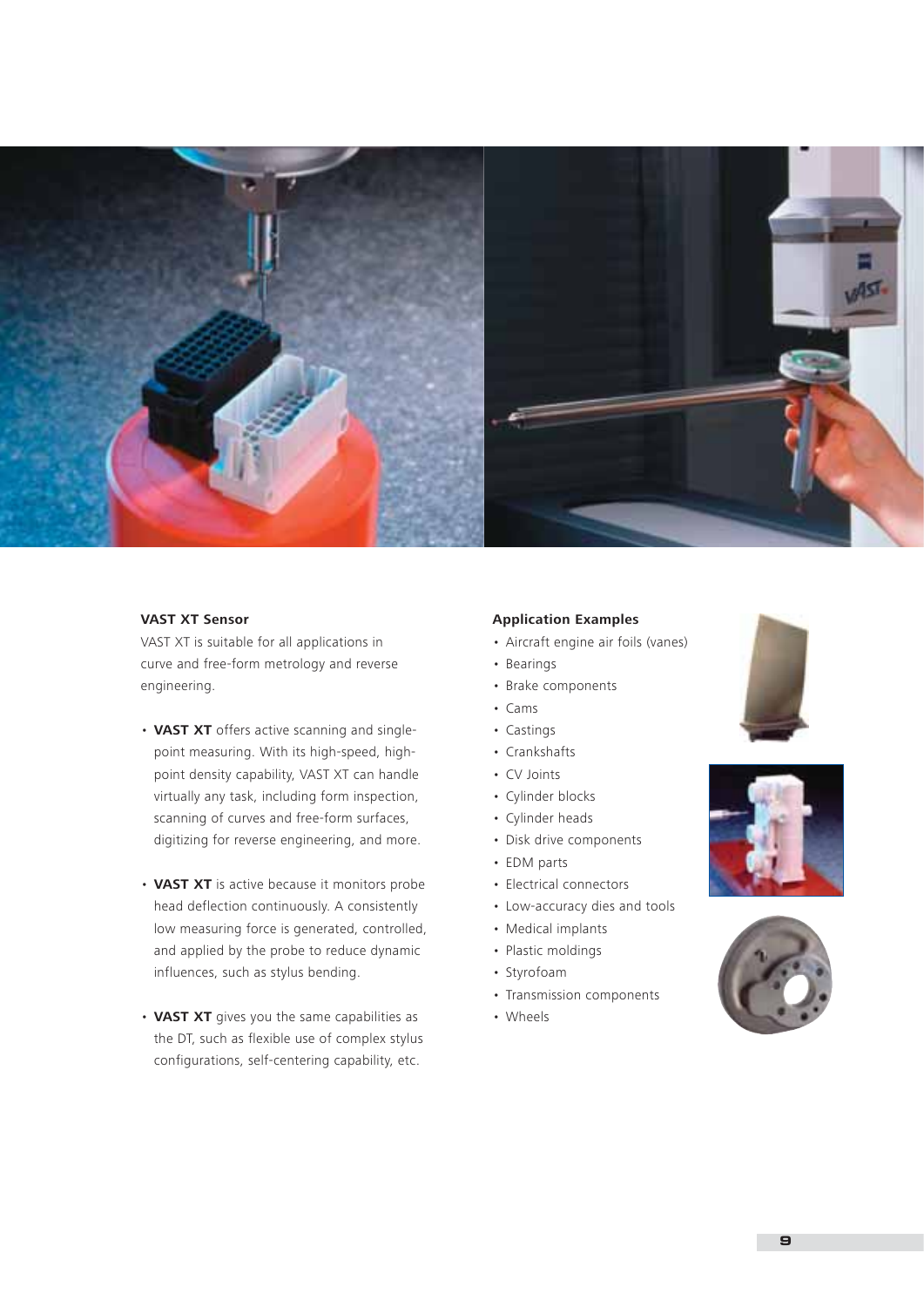# **Highest performance under tough measuring conditions.**

**CONTURA G2 has the advanced CMM features and design strengths to handle your tasks.**

### **Machine features**

- All axes are equipped with 4-sided Carl Zeiss air bearings to provide more stability and very precise measurement.
- Ceramic guideways are thermally stable temperature fluctuations have practically no influence on the reliability of the results.
- The **C99 Controller** offers Computer Aided Accuracy (CAA) for real-time dynamic correction of the CMM and sensor for very accurate results. CONTURA G2 AKTIV with the VAST XT comes equipped with the **ZEISS Scanning Engine**, ready for active scanning.
- The optional, integrated change rack ensures high repeatability and reduces the need for recalibration.
- The HTG (High Temperature Gradient) version provides the same accuracy for a wider range. It includes temperature sensors for the CMM and the workpiece.

## **Measuring ranges**

The CONTURA G2 is available in a variety of measuring volumes: from 700/700/600 mm up to 1000/2100/600 mm. For larger applications, extend the effective measuring range an additional 200 mm with the U-STONE option. The raised-bridge design increases the Z-axis clearance to 800 mm.

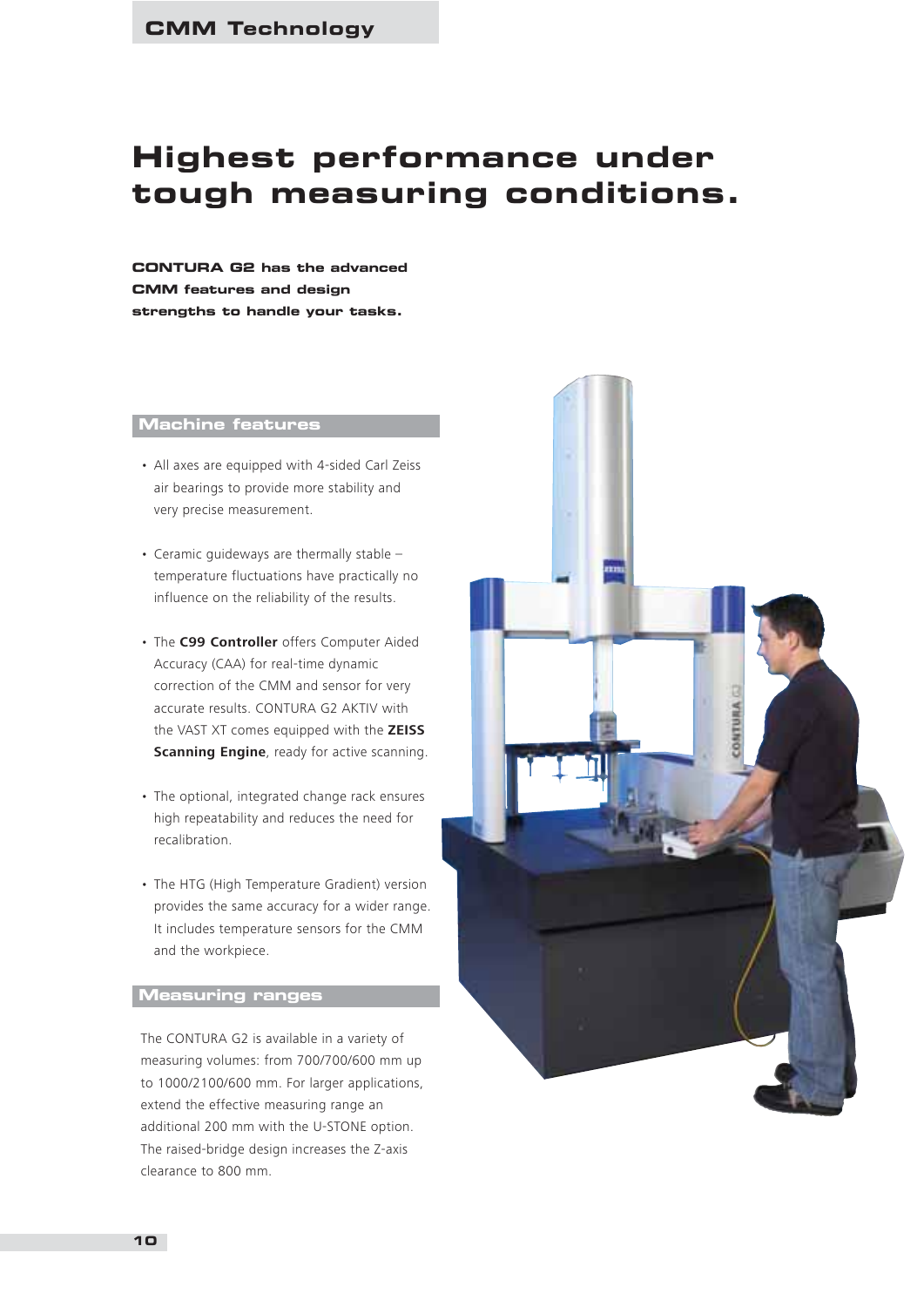

## **CALYPSO software**

With visual metrology, **CALYPSO** is amazingly simple when creating and maintaining measuring plans. Three essential advantages make it the best choice for your metrology needs:

- 1.Easy creation of measurement plans with object-oriented programming. Select the same features that are used in your design drawing.
- 2.Software and sensor flexibility while measuring: from single-point to scanning to optical measurements.
- 3. Application-specific output of measuring results. It's easy to customize reports.

Whether for single-point or scanning; manual or CNC; on a CMM or off-line, touch or optical; standard geometric forms or free-form surfaces – CALYPSO allows you to complete all of your measuring tasks with one software.



#### *CALYPSO*

#### **CALYPSO and scanning**

CALYPSO determines the actual contour of a part for form inspections of standard geometric elements as well as digitizing design models. Scanning is the most reliable method, especially when workpieces have to be inspected for their fitting behavior. CALYPSO displays the type of form deviation so precisely that you can see possible deviations or use existing tolerances.

#### **HOLOS**

Measure and digitize free-form surfaces and standard geometric forms without a CAD workstation. HOLOS is the perfect for tool manufacturing and mold making, as well as for the forging, plastic, and automobile industries.